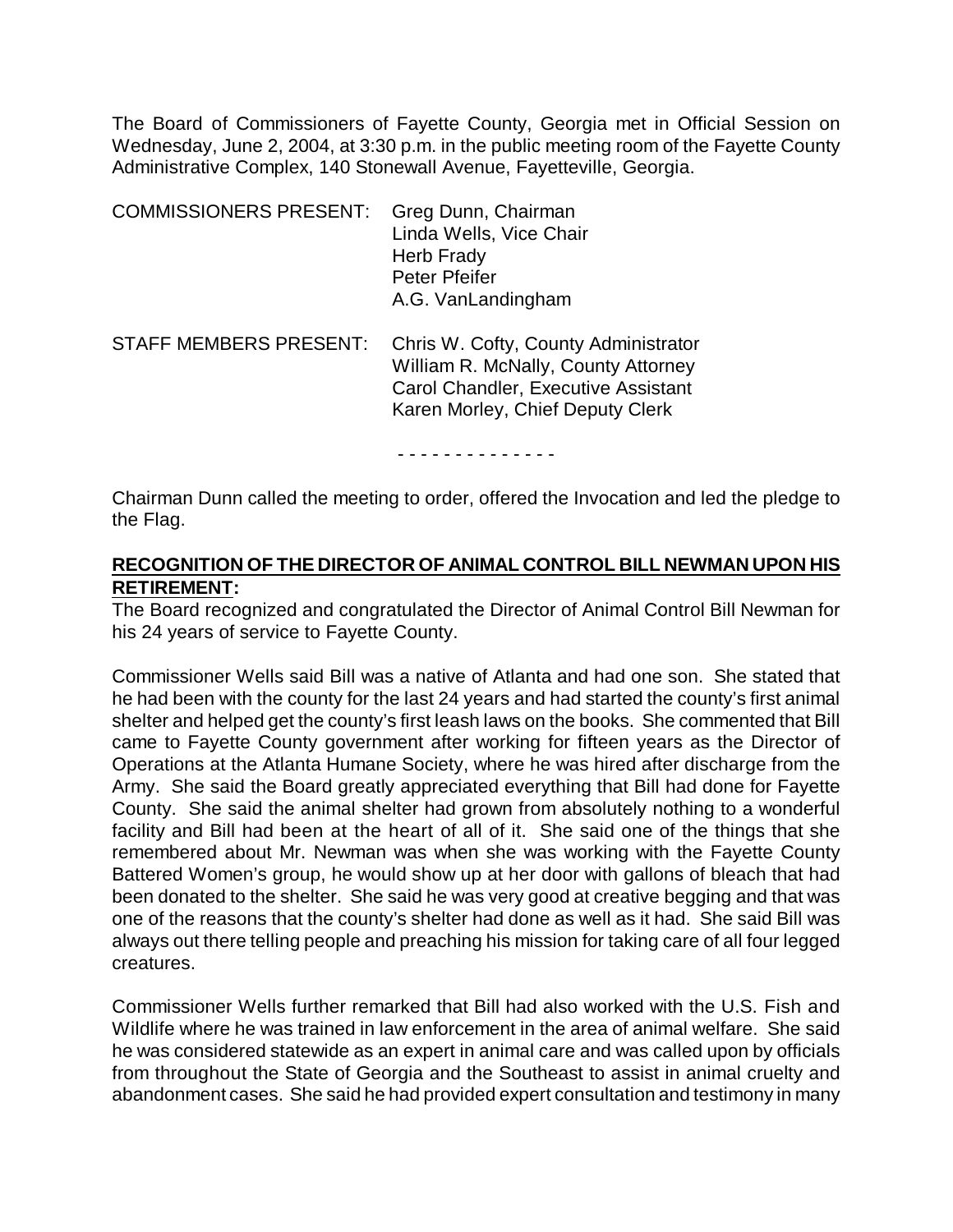cases over his career. She said Bill had spent his entire career promoting the humane treatment of animals. She said he had been instrumental in the passage of State legislation and local ordinances dealing with animal care. She recalled many years ago when the issue of mandatory spaying of strays was discussed. She said the room full of people could not have been stirred with a stick and yet Bill handled it extremely well. She said this had been a very volatile issue and Bill had done a great job.

Commissioner Wells further remarked that Bill had been the custodian of a number of wild and exotic animals confiscated from illegal environments and had nursed them back to health and found permanent homes for them. She said above all, Bill Newman had been passionate in his belief that people must make informed decisions when choosing an animal for their family and must be responsible and serious in caring for those animals. She said he had never ceased to preach this message. She asked Chief Jack Krakeel to come forward to make the official presentation to Bill.

Chief Krakeel remarked that it had been a distinct pleasure for him to have worked with Bill over the last twenty years. He said there was no one more passionate about animals and animal care and control than Bill Newman. He felt it was appropriate at this time to let the Board and the public know what kind of a job that Bill had done. He said Bill had recently been recognized in the publication "Metro Pets". He said there were a number of statistics in the publication that dealt with effective and efficient animal control services in the twenty county metro Atlanta area. He said Fayette County ranked second amongst all of those agencies in terms of the total number of animals that were returned to their owners. He said this demonstrated not only Bill's passion and love for animals but ensuring that they were brought back to their rightful owners when a pet was lost and misplaced. He said Fayette County was second among agencies in the twenty county area in terms of total number of animals impounded annually. He felt this was reflective of the progressive animal control policies that Bill had been responsible for presenting to the Board of the Commissioners as well as their adoption of those policies. He noted that Fayette County did not take owned pets into the shelter. He said Bill strongly agreed and he also firmly agreed with Bill that pet owners have a responsibility to their pets. He said for these pet owners to just drop a pet off at an animal control facility when they got tired of them was not the appropriate thing to do. He felt Fayette County was probably one of the first, if not the first, to institute that type of program. He felt this had helped Fayette County maintain and control the animal population here.

Chief Krakeel said it was a well known fact that Bill was an expert in animal control. He said Bill was called upon quite frequently by State agencies to assist them with wild animals that they absolutely had no idea what to do with and they turn to Bill for advice and care. He said Bill had done this throughout his career. He felt that Bill's retirement would not be one where he was sitting in a rocking chair. He wished Bill the best of success in his retirement.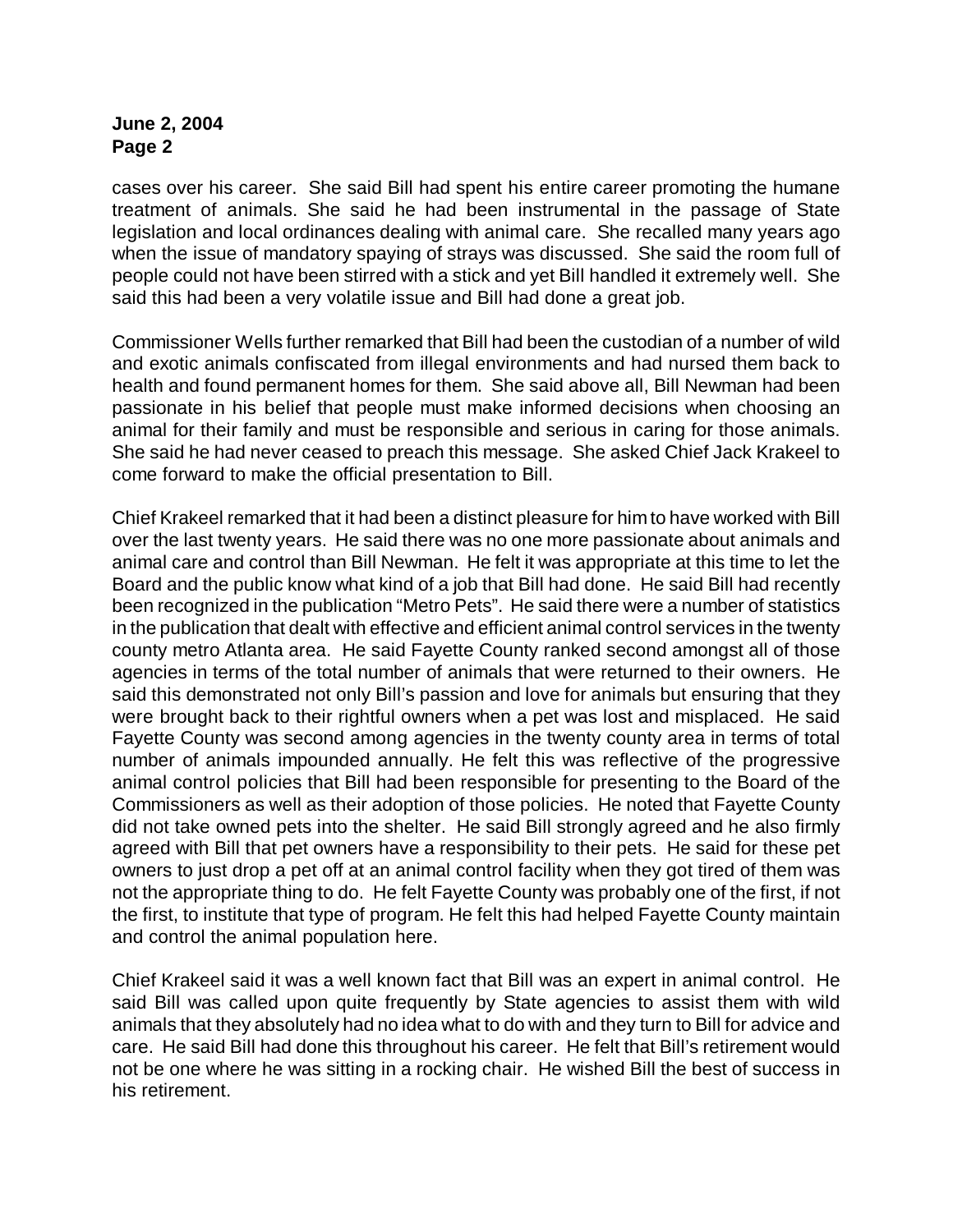Chairman Dunn said when he became a Commissioner he had received a call that Bill Newman had just caught a lion. He said he could not believe what he heard but it was true. He asked Bill how many lions had he captured in this county.

Mr. Newman said these wild animals had been brought to the shelter for care and over the years there had been approximately six.

Chairman Dunn commented that most recently there had been calls regarding a strange wild cat.

Mr. Newman replied that the cat turned out to be an African Jungle Cat and someone had turned it loose in Peachtree City.

Chairman Dunn said one of the things that had really impressed him was the pride that Bill took when he and the rest of the county employees rebuilt the animal shelter. He said this had been done with obvious love and affection for the job and the things that he was doing for the animals that he was sheltering. He said he did not think the citizens of Fayette County would ever realize how much Bill had done for them. He pointed out that Fayette County had one of the best adoption programs in the metro area. He said he hoped and prayed that this could be continued in Bill's absence. He remarked that Bill Newman had done one heck of a job for Fayette County and everything he had done was greatly appreciated.

Mr. Newman said that during the years with each Board of Commissioners that he had seen, this county had a lot to be thankful for. He said he had been to other counties during his years here and the citizens of Fayette County had a lot to be thankful for. He said there were some super people working for Fayette County. He said the animal shelter had always had a Board of Commissioners that had stood behind his department and supported everything they had done. He said the animal shelter would not have what it did now without all of the prior support of these Commissions. He remarked that Fayette County's animal shelter was doing some of the things that other counties were not doing. He said this had definitely paid off. He said a lot of other animal shelters take in owned animals and Fayette County's shelter did not. He said Fayette County's shelter was trying to put the responsibility back where it belonged and that was on the pet owner. He said owned animals were not the responsibility of the taxpayers of Fayette County. He said he was only as good as what the personnel at the shelter made him. He said he had an outstanding group at the shelter and he wished they could all have been here. He said each and every individual at the shelter had a lot to do with the success of the shelter. He said it was a dangerous job and very, very emotional job to say the least. He said no one would realize some of the things that one was called upon to do in animal control.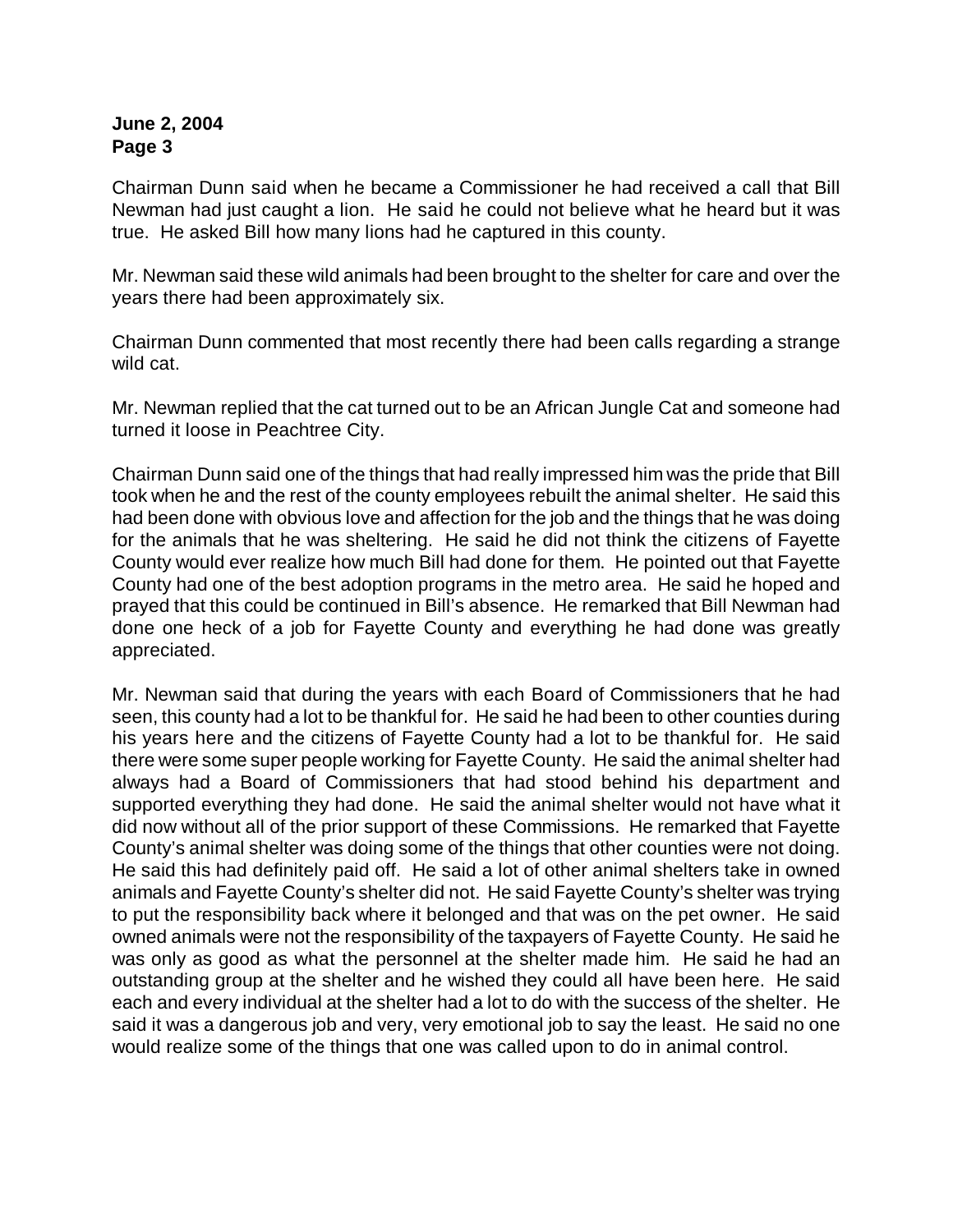Mr. Newman thanked the Board for everything. He said he certainly would not be totally leaving the shelter. He said he would definitely go to the shelter and volunteer to help with anything that needed to be done. He said no one could just totally walk away from this type of work.

Chief Jack Krakeel remarked that in the next couple of weeks a date would be announced for a reception that would be held in Bill's honor. He said all of Bill's employees would be attending the reception as well.

# **COUNTY'S CONTRACT WITH THE UNIVERSITY OF GEORGIA TO PAY ALL SALARIES AND RELATED BENEFITS BY THE UNIVERSITY FOR THE LOCAL SUPPLEMENT FOR STATE EMPLOYEES IN THE COUNTY EXTENSION OFFICE:**

Director of Finance Mark Pullium remarked that this item was for the Board's consideration to approve the county's contract with the University of Georgia to pay all salaries and related benefits by the University for the local supplement for State employees in the County Extension Office. He said this was a revision to the existing contract. He remarked that the revisions in the new contract, if approved, would result in the University of Georgia paying all of the salaries and related benefits including the F.I.C.A. and the payroll taxes. He said the county would pay them once per month as a reimbursement. He said this would clean up the paperwork and make this contract more straight forward. He asked for the Board's consideration to authorize the Chairman to execute this agreement which would be effective July 1, 2004.

On motion made by Commissioner Wells, seconded by Commissioner Pfeifer to authorize the Chairman to execute the county's contract with the University of Georgia to pay all salaries and related benefits by the University for the local supplement for State employees in the County Extension Office effective July 1, 2004. The motion carried 5-0. A copy of the contract, identified as "Attachment No. 1", follows these minutes and is made an official part hereof.

**CONSENT AGENDA:** On motion made by Commissioner Wells, seconded by Commissioner VanLandingham to approve the consent agenda as presented. The motion carried 5-0.

**COMMISSIONERS' LODGING AND MEALS BUDGET:** Approval of request to increase revenues from donations received in the amount of \$2,400 and to increase expenditures for Commissioners' lodging and meals budget. A copy of the request, identified as "Attachment No. 2", follows these minutes and is made an official part hereof.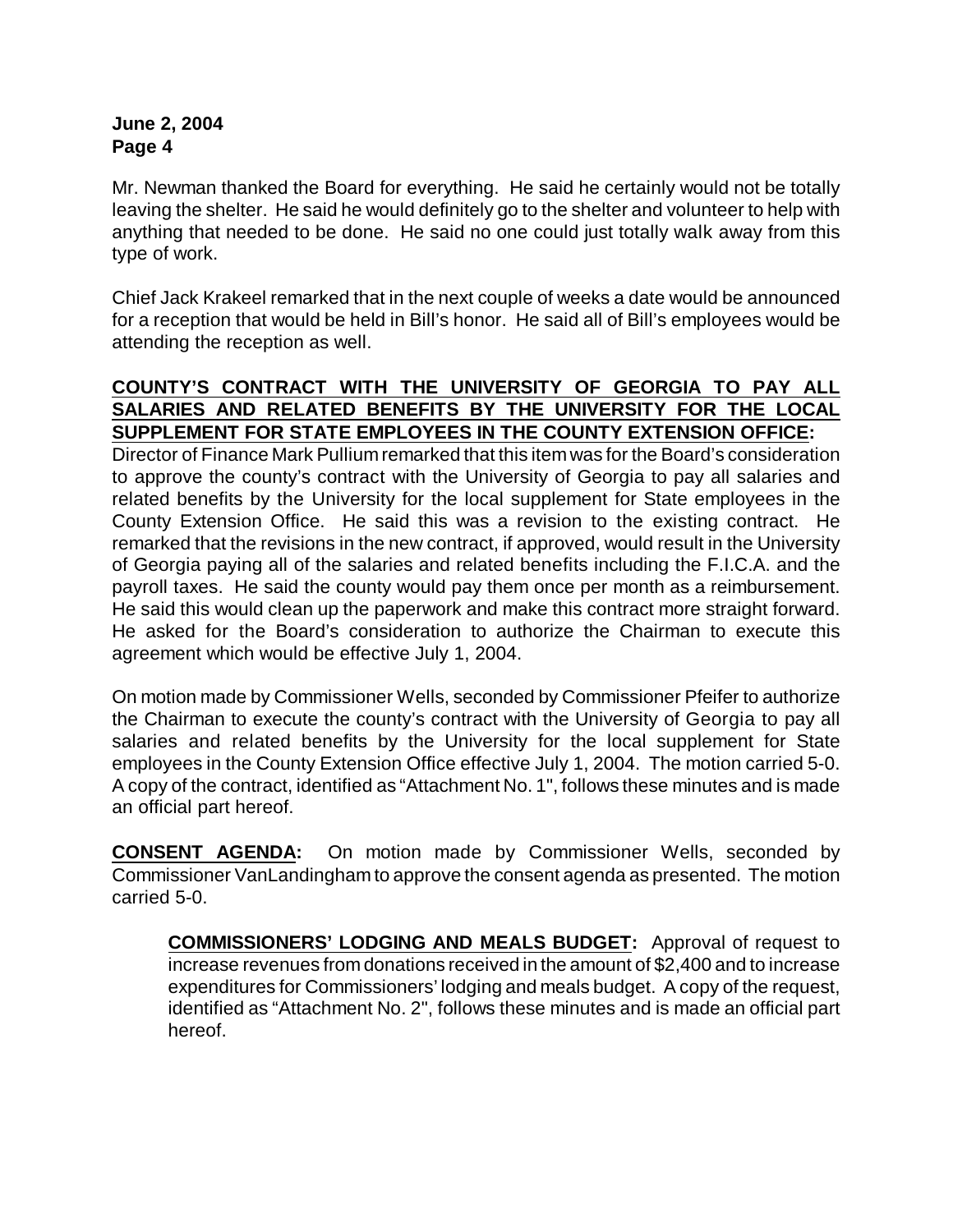**LIBRARY:** Approval of request from the Director of the Library Chris Snell to increase revenues and expenditures within the general fund for the Library by \$3,548 and increase expenditures by \$51,250 for S.P.L.O.S.T. A copy of the request, identified as "Attachment No. 3", follows these minutes and is made an official part hereof.

**EMERGENCY SERVICES:** Approval of request from Director of Emergency Services Jack Krakeel to increase Emergency Services and the Fire Department's gasoline budget by \$4,000 each for a total of \$8,000. A copy of the request, identified as "Attachment No. 4", follows these minutes and is made an official part hereof.

**SUNBELT STRUCTURES, INC. - AWARDED BID:** Approval of recommendation from Director of Finance Mark Pullium to award bid to Sunbelt Structures, Inc. in the amount of \$196,950 for Goza Road Culvert Replacement. A copy of the memorandum and bid award, identified as "Attachment No. 5", follows these minutes and is made an official part hereof.

**PUBLIC WORKS:** Approval of recommendation from Director of Public Works Lee Hearn to transfer \$120,800 from the McDonough Road/County Line Road CIP project (C2004) to the Goza Road Culvert Replacement (P0023). A copy of the request, identified as "Attachment No. 6", follows these minutes and is made an official part hereof.

#### **PUBLIC COMMENT:**

Members of the public are allowed up to five minutes each to address the Board on issues of concern other than those items which are on this evening's agenda.

There was no public comment.

# **STAFF REPORTS:**

**EXECUTIVE SESSION:** Assistant County Attorney Dennis Davenport requested an executive session to discuss two legal items.

**EXECUTIVE SESSION:** On motion made by Commissioner Wells, seconded by Commissioner Pfeifer to adjourn to executive session to discuss two legal items with the Board. The motion carried 5-0.

**LEGAL:** Assistant County Attorney Dennis Davenport discussed a legal item with the Board.

The Board took no action on this matter.